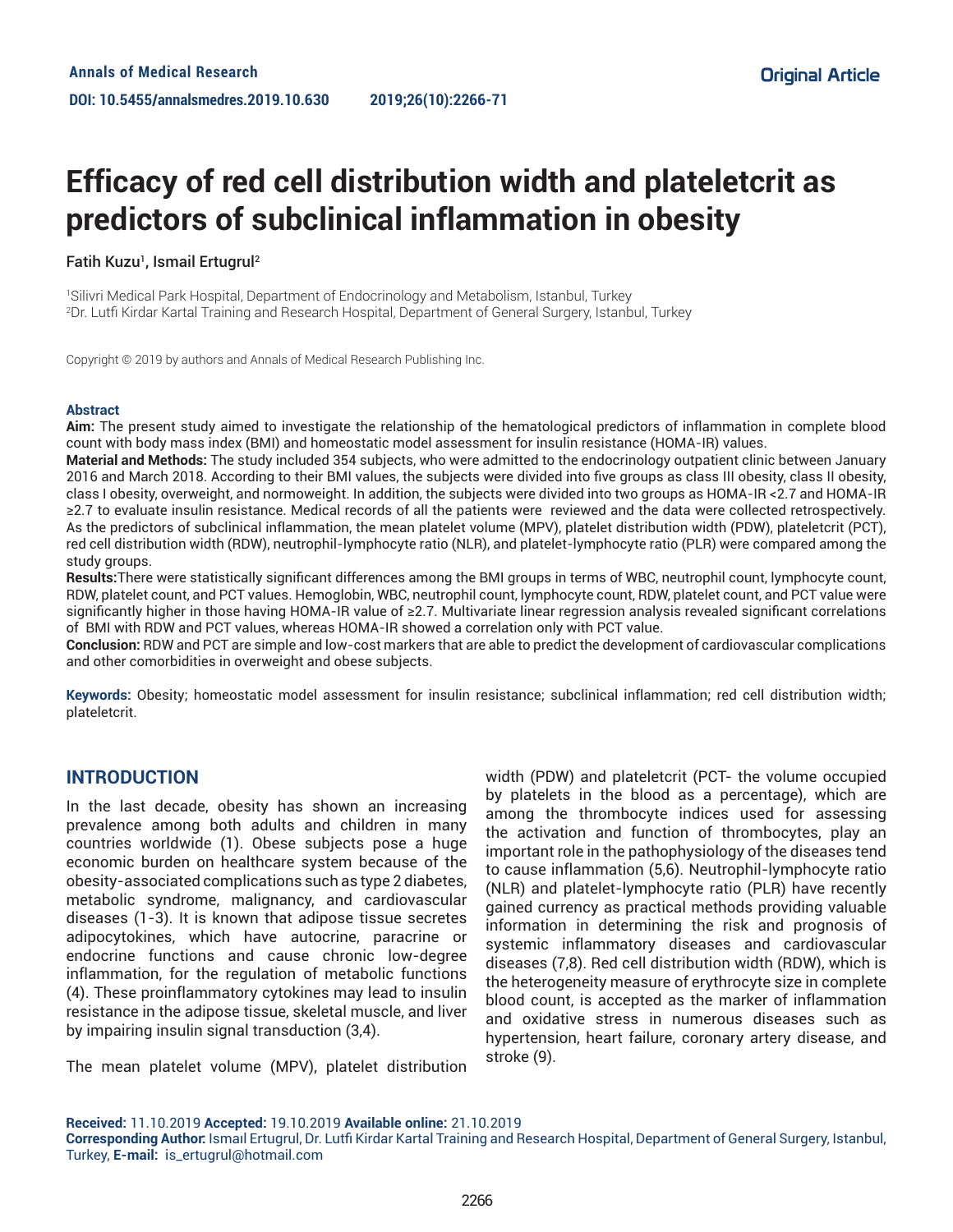All these hematological inflammatory markers could be predictive for the development of metabolic syndrome, type 2 diabetes mellitus, malignancy, and cardiovascular and cerebrovascular diseases in overweight and obese subjects. The aim of the present study was to investigate the relationship of hematological inflammatory markers in the complete blood count with body mass index (BMI) and homeostatic model assessment for insulin resistance (HOMA-IR) values.

# **MATERIAL and METHODS**

Hospital records of patients from June 2016 through March 2018 in the Endocrinology and Metabolism Disorders Clinic of Dumlupınar University Kütahya Evliya Çelebi Training and Research Hospital in Turkey were retrospectively reviewed. The patients were classified into five groups according to their BMI values, which were calculated using the formula "body weight (kg)/height2 (m2)", as class III obesity (BMI >40 kg/m2), class II obesity (35-39.9 kg/m2), class I obesity (30-34.9 kg/m2), overweight (25-29.9 kg/m2), and normoweight (18.5-24.9 kg/m2). Accordingly, a total of 354 patients consisting of 63 class III obese patients (46 females, 17 males, mean age 39±11.3 years), 63 class II obese patients (47 females, 16 males, mean age 38.5±10.8 years), 77 class I obese patients (54 females, 23 males, mean age 36.6±9.7 years), 77 overweight patients (47 females, 30 males, mean age 37.1±10.8 years), and 74 age- and gender-matched healthy normoweight subjects (48 females, 26 males, mean age 35.3±11.2 years) were enrolled into the study.

Patients with thyroid dysfunction, diabetes mellitus, malignancy, and cardiovascular, cerebrovascular, hematological, or respiratory disorder; those with a history of drug use interfering with complete blood count parameters in the last three months; those undergoing any surgical intervention in the last six months; those with a history of acute infectious disease in the last one month; and pregnant women were excluded. The Institutional Ethics Committee of Dumlupınar University approved the study protocol.

Complete blood count, blood glucose, hemoglobin A1c (HbA1c), total cholesterol (TC), high-density lipoprotein cholesterol (HDL-C), low-density lipoprotein cholesterol (LDL-C), triglyceride (TG), and insulin values measured after an overnight fasting of about 10-12 hours were recorded for all patients. Complete blood count was routinely performed in our laboratory by laser-based impedance measurement using an automated blood cell counter (Mindray BC-6800, Nanshan, Shenzhen, PR China). Hemoglobin, white blood cell (WBC)count, platelet count, neutrophil count, lymphocyte count, monocyte count, and RDW, MPV, PDW, PCT, NLR, and PLR values were calculated as the components of complete blood count. Fasting glucose level was assessed by glucose hexokinase method (Beckman Coulter Ireland Inc., Galway, Ireland). HbA1c values were determined using high-

performance liquid chromatography (Tosoh Bioscience, South San Francisco, CA, USA). A automatic analyzer (Beckman Coulter AU 2700, Brea, CA, USA) measured TC, HDL-C, LDL-C, and TG. Serum insulin concentration was measured by ultrasensitive insulin assay, which is a simultaneous one-step immunoenzymatic ("sandwich") assay performed by the automated Access Immunoassay (Beckman Coulter DXI 600, Fullerton, CA, USA). HOMA-IR, value of insulin resistance, was calculated using the formula "fasting blood glucose (mg/dL) x fasting insulin (μIU/mL)/405"; the HOMA-IR value of ≥2.7 was considered to be an indicator of insulin resistance. Data were analyzed using the Predictive Analytics SoftWare (PASW) Statistics for Windows, Version 18.0(SPSS Inc., Chicago, IL, USA). The Kolmogorov-Smirnov test was used for normality analysis of distribution of numerical data. Descriptive data were expressed as mean±standart deviation. Student's t-test was used for normally distributed data, while the Mann-Whitney U test was used for not normally distributed data. The difference between the groups was analyzed using a one-way ANOVA for each variable. Tukey's post hoc test was used to identify the significant difference between the groups. In addition, the chi-square test was used to compare the categorical data. The Pearson's correlation test was used for correlation analyses. Stepwise multivariate linear regression model, including significant variables in univariate analyses, was then used to determine which determinants independently explained a significant (p<0.05) fraction of the variance of the dependent variables. The data was analyzed at 95% confidence level and at a p value of less than 0.05 is considered significant.

# **RESULTS**

In the present study, the data of 63 class III obese, 63 class II obese, 77 class I obese, and 77 overweight patients and 74 age- and gender-matched healthy normoweight subjects (354 cases) were compared. General characteristics of the patients and normoweight subjects are summarized in Table 1. There were no significant differences among the groups in terms of age, sex, smoking status, and total cholesterol values. As was expected, comparisons of the groups in terms of insulin, fasting blood glucose, HOMA-IR, HbA1c, and lipid parameters revealed statistically significant differences (Table 1).

The mean values of hemoglobin, WBC, neutrophil count, lymphocyte count, monocyte count, RDW, platelet count, MPV, PDW, PCT, NLR, and PLR are demonstrated in Table 2. When the groups were compared using the ANOVA test, statistically significant differenceswere determined in terms of hemoglobin, WBC, neutrophil count, lymphocyte count, RDW, platelet count, and PCT values (p<0.001 for each); however, monocyte count, MPV, PDW, NLR, and PLR showed no statistically significant differencesamong the groups (Table 2).

All patients and normoweight subjects were divided into two groups as those having HOMA-IR value of <2.7 (n=208)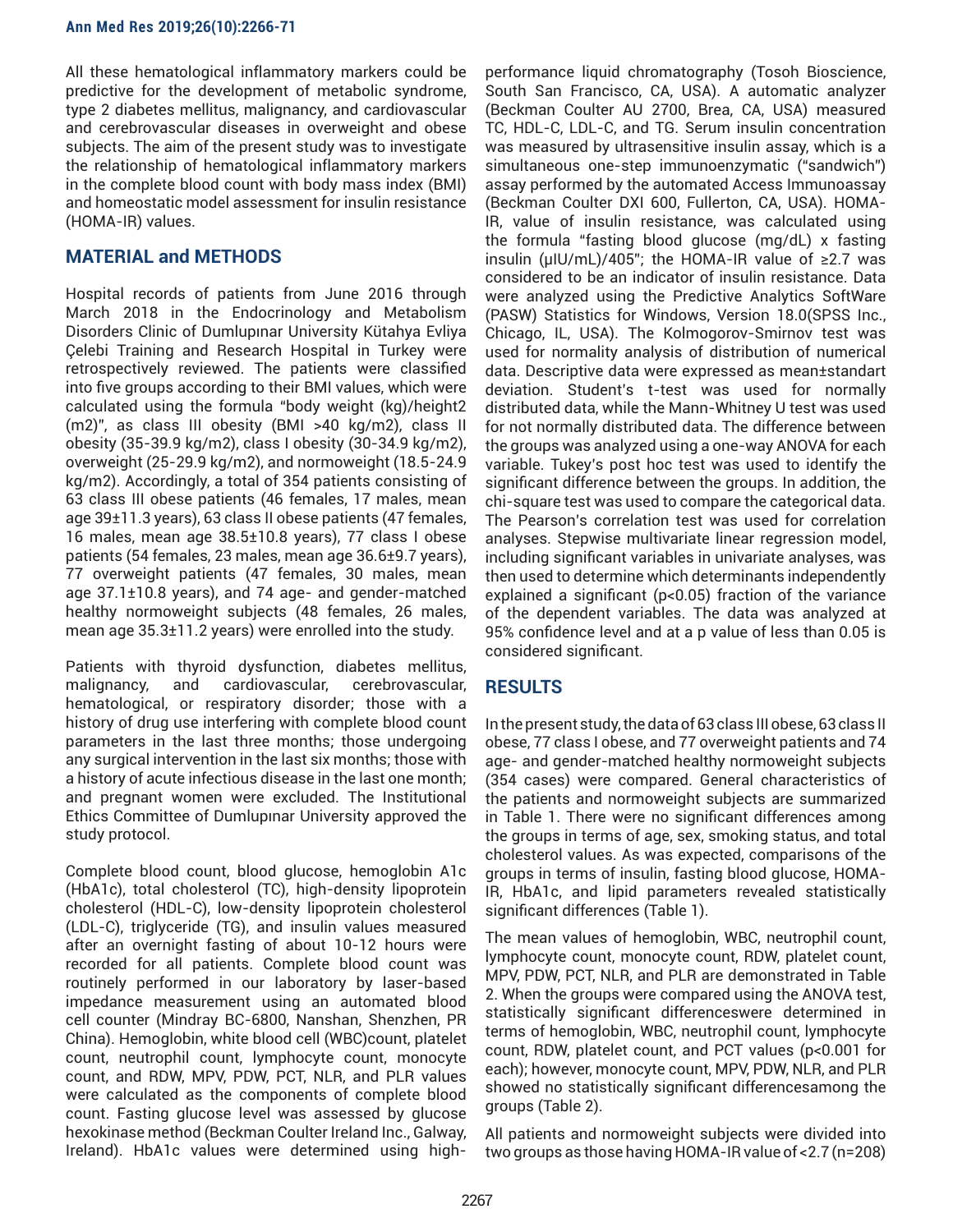#### **Ann Med Res 2019;26(10):2266-71**

and those having HOMA-IR value of≥2.7 (n=146). Similar with the BMI groups, hemoglobin value, WBC, neutrophil count, lymphocyte count, RDW, platelet count, and PCT were significantly higher in those having HOMA-IR value of ≥2.7 group than those having HOMA-IR value of <2.7 (p=0.02, p<0.001, p=0.001, p<0.001, p=0.003, p<0.001, and p<0.001, respectively) (Table 3).

According to the Pearson's correlation analysis, RDW and PCT values showed strong positive correlation with both HOMA-IR and BMI (Table 4).

Multivariate linear regression analysis revealed statistically significant correlationsof BMI with RDW and PCT values; moreover, HOMA-IR also showed a significant positive correlation with PCT (Table 5).

| Table 1. Demographic, clinical and laboratory characteristics of study participants |                               |                              |                                   |                                    |                                     |         |
|-------------------------------------------------------------------------------------|-------------------------------|------------------------------|-----------------------------------|------------------------------------|-------------------------------------|---------|
| <b>Variables</b>                                                                    | <b>Normoweight</b><br>(n: 74) | <b>Overweight</b><br>(n: 77) | <b>Class I obesity</b><br>(n: 77) | <b>Class II obesity</b><br>(n: 63) | <b>Class III obesity</b><br>(n: 63) | P-value |
| Female/male (n)                                                                     | 48/26                         | 47/30                        | 54/23                             | 47/16                              | 46/17                               | 0.37    |
| Smoker/nonsmoker (n)                                                                | 14/60                         | 16/61                        | 11/66                             | 11/52                              | 10/53                               | 0.51    |
| Age (years)                                                                         | $35.3 \pm 11.2$               | $37.1 \pm 10.8$              | $36.6 + 9.7$                      | $38.5 \pm 10.8$                    | $39.5 \pm 11.3$                     | 0.16    |
| BMI (kg/m2)                                                                         | $21.9 \pm 2.2$                | $27.3 \pm 1.3$               | $32.3 \pm 1.4$                    | $37.3 \pm 1.4$                     | $44.4 + 4$                          | < 0.001 |
| Insulin (uIU/mL)                                                                    | $6.6 \pm 3.4$                 | $9.0 + 5.4$                  | $12.4 \pm 5.8$                    | $13.5 + 8.4$                       | $14.5 \pm 7.1$                      | < 0.001 |
| Glucose (mg/dl)                                                                     | $91.7 \pm 6.7$                | $93.7 \pm 7.9$               | $92.8 + 8.0$                      | $96.1 \pm 9.6$                     | $96.2 + 9.8$                        | 0.005   |
| <b>HOMA-IR</b>                                                                      | $1.49 \pm 0.84$               | $2.09 \pm 1.37$              | $2.84 \pm 1.52$                   | $3.20 \pm 2.08$                    | $3.43 \pm 1.77$                     | < 0.001 |
| $HbA1c$ (%)                                                                         | $5.28 \pm 0.34$               | $5.24 \pm 0.34$              | $5.33 \pm 0.32$                   | $5.52 \pm 0.35$                    | $5.58 \pm 0.35$                     | < 0.001 |
| $LDL-C$ (mg/dl)                                                                     | 105.8±29.3                    | 120.5±33.5                   | $113.1 \pm 27.4$                  | 117.6±26.6                         | $115.4 \pm 30.3$                    | 0.05    |
| $HDL-C$ (mg/dl)                                                                     | $54.7 \pm 11.0$               | $46.8 \pm 10.8$              | $47.4 \pm 11.1$                   | $46.8 \pm 9.5$                     | $47.4 \pm 10.5$                     | < 0.001 |
| $TC$ (mg/dl)                                                                        | 178.7±34.3                    | $197.2 \pm 37.5$             | 186.6±33.4                        | 195.8±35.2                         | 192.4±33.9                          | 0.14    |
| Triglyceride (mg/dl)                                                                | $91.1 \pm 38.6$               | 147.1±79.6                   | 133.3±68.7                        | 159.9±96.0                         | 145.1±62.7                          | < 0.001 |

**BMI: Body mass index, HOMA-IR: Homeostatic Model of Assessment-Insulin Resistance, HbA1c: Hemoglobin A1c, LDL-C: Low-density lipoprotein cholesterol, HDL-C: High-density lipoprotein cholesterol, TC: Total cholesterol**

**Data are shown as mean ± SD** 

**P values were calculated by an ANOVA F-test**

| Table 2. Comparison of the hematological parameters in the groups |                               |                              |                                   |                                    |                                     |         |
|-------------------------------------------------------------------|-------------------------------|------------------------------|-----------------------------------|------------------------------------|-------------------------------------|---------|
| <b>Variables</b>                                                  | <b>Normoweight</b><br>(n: 74) | <b>Overweight</b><br>(n: 77) | <b>Class I obesity</b><br>(n: 77) | <b>Class II obesity</b><br>(n: 63) | <b>Class III obesity</b><br>(n: 63) | P-value |
| $Hb$ (g/dL)                                                       | $14.3 \pm 1.4$                | $14.5 \pm 1.3$               | $13.9 \pm 1.4$                    | $13.7 \pm 1.3$                     | $13.5 \pm 0.9$                      | < 0.001 |
| <b>WBC (103/mm3)</b>                                              | $6.83 \pm 1.33$               | $7.29 \pm 1.54$              | $7.42 \pm 1.57$                   | $8.03 \pm 1.57$                    | $8.48 \pm 1.89$                     | < 0.001 |
| <b>NEUT (103/mm3)</b>                                             | $3.87 \pm 1.01$               | $4.13 \pm 1.10$              | $4.29 \pm 1.23$                   | $4.57 \pm 1.04$                    | $4.93 \pm 1.39$                     | < 0.001 |
| LYMPH (103/mm3)                                                   | $2.23 \pm 0.66$               | $2.52 \pm 0.67$              | $2.43 \pm 0.56$                   | $2.68 \pm 0.70$                    | $2.82 \pm 0.88$                     | < 0.001 |
| <b>MON (103/mm3)</b>                                              | $0.44 \pm 0.13$               | $0.46 \pm 0.12$              | $0.43 \pm 0.12$                   | $0.46 \pm 0.14$                    | $0.49 \pm 0.11$                     | 0.09    |
| <b>RDW</b> (%)                                                    | 13.38±0.92                    | $13.43 \pm 1.00$             | $13.70 \pm 1.16$                  | $13.77 \pm 1.08$                   | $14.13 \pm 1.23$                    | < 0.001 |
| PLT (103/mm3)                                                     | 245.5±45.4                    | $265.8 \pm 53.8$             | 273.8±55.6                        | 284.7±56.5                         | $286.7 \pm 56.1$                    | < 0.001 |
| MPV (fL)                                                          | $9.6 \pm 1.06$                | $9.7 \pm 1.06$               | $9.6 \pm 1.02$                    | $9.5 \pm 1.28$                     | $9.8 \pm 1.10$                      | 0.74    |
| PDW (fL)                                                          | 16.09±0.50                    | $16.13 \pm 0.39$             | $16.03 \pm 0.46$                  | $15.82 \pm 1.35$                   | $15.75 \pm 2.04$                    | 0.17    |
| $PCT$ (%)                                                         | $0.233 \pm 0.03$              | $0.255 \pm 0.04$             | $0.262 \pm 0.04$                  | $0.268 + 0.04$                     | $0.279 \pm 0.05$                    | < 0.001 |
| <b>NLR</b>                                                        | $1.83 \pm 0.67$               | $1.72 \pm 0.55$              | $1.82 \pm 0.60$                   | $1.78 \pm 0.54$                    | $1.86 \pm 0.67$                     | 0.66    |
| <b>PLR</b>                                                        | 117.02±39.6                   | $111.37\pm33.1$              | 118.45±37.0                       | 112.51±35.6                        | 109.49±36.9                         | 0.54    |

**BHb: Hemoglobin, WBC: White Blood Cells, NEUT: Neutrophils, LYMPH: Lymphocytes, MON: Monosit, RDW: Red cell Distribution, PLT: Platelets, MPV: Mean Platelet Volume, PDW: Platelet Distribution Width, PCT: Plateletcrit, NLR: Neutrophil Lymphocyt Ratio, PLR: Platelet Lymphocyt Ratio Data are shown as mean ± SD**

**P values were calculated by an ANOVA F-test.**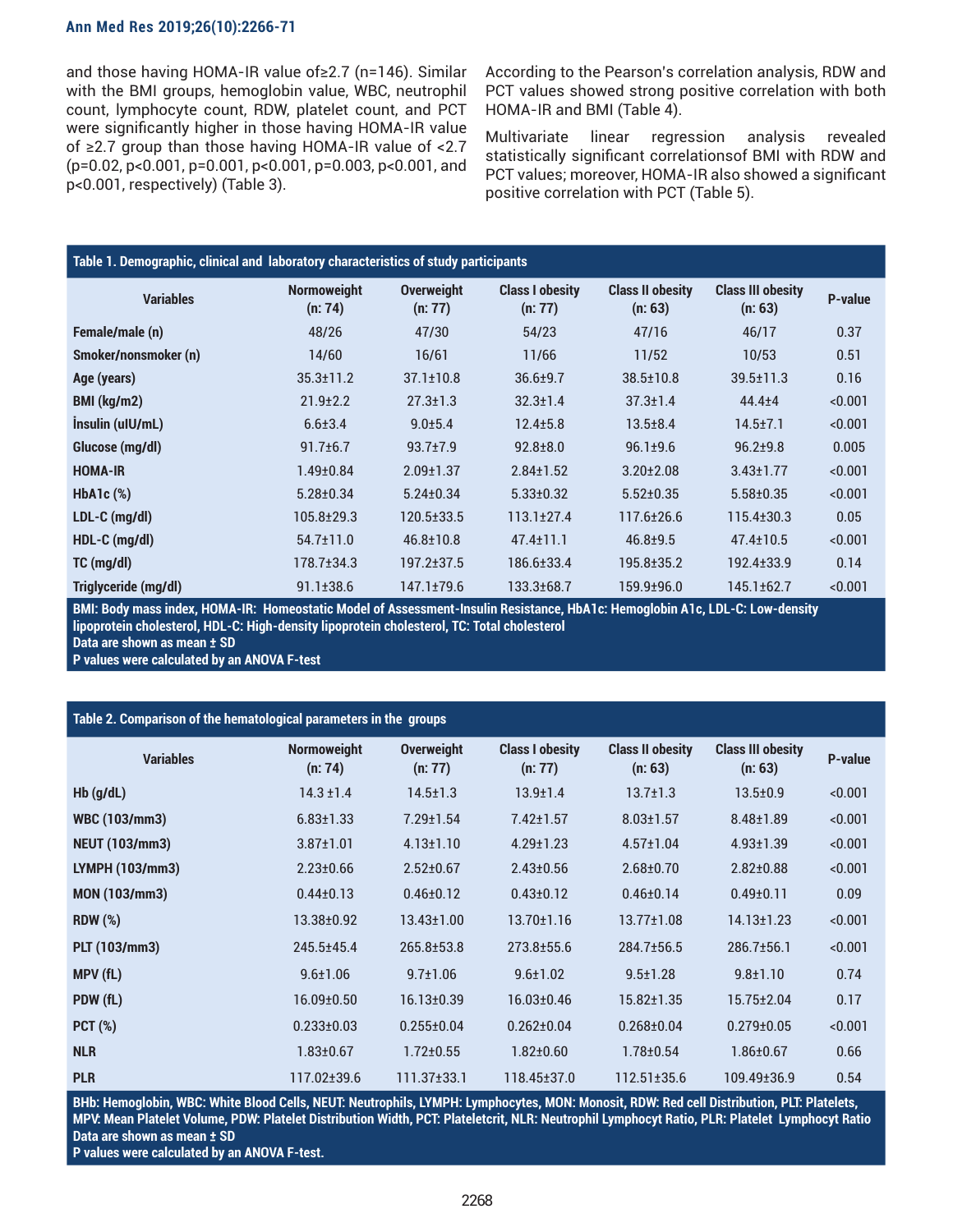| <b>Variables</b>             | HOMA-IR < 2.7 (N: 208) | HOMA-IR $> 2.7$ (N: 146) | <b>P-value</b> |
|------------------------------|------------------------|--------------------------|----------------|
| $Hb$ (g/dL)                  | $14.2 \pm 1.43$        | $13.8 \pm 1.29$          | 0.02           |
| <b>WBC (103/mm3)</b>         | $7.2 \pm 1.59$         | $8.0 \pm 1.66$           | < 0.001        |
| <b>NEUT (103/mm3)</b>        | $4.15 \pm 1.18$        | $4.60 \pm 1.20$          | 0.001          |
| LYMPH (103/mm3)              | $2.37 \pm 0.66$        | $2.73 \pm 0.75$          | < 0.001        |
| <b>MON (103/mm3)</b>         | $0.45 \pm 0.13$        | $0.46 \pm 0.11$          | 0.21           |
| <b>RDW (%)</b>               | $13.5 \pm 0.9$         | $13.8 \pm 1.2$           | 0.003          |
| PLT (103/mm3)                | 258.8±48.1             | 287.1±60.6               | < 0.001        |
| MPV (fL)                     | $9.7 \pm 1.14$         | $9.6 \pm 1.05$           | 0.36           |
| PDW (fL)                     | 16.05±0.84             | $15.87 \pm 1.39$         | 0.12           |
| $PCT$ (%)                    | $0.249 \pm 0.04$       | $0.272 \pm 0.05$         | < 0.001        |
| <b>NLR</b>                   | $1.83 \pm 0.63$        | $1.76 \pm 0.57$          | 0.29           |
| <b>PLR</b>                   | 115.6±36.2             | 111.5±36.8               | 0.30           |
| Data are shown as means ± SD |                        |                          |                |

 **P values were calculated by student t-test.** 

| Tablo 4. Pearson correlation analysis between hematological parameters and BMI and HOMA-IR |            |         |            |         |  |  |
|--------------------------------------------------------------------------------------------|------------|---------|------------|---------|--|--|
| <b>Variables</b>                                                                           | <b>RDW</b> |         | <b>PCT</b> |         |  |  |
|                                                                                            |            |         |            | p       |  |  |
| <b>BMI</b>                                                                                 | 0.275      | < 0.001 | 0.301      | < 0.001 |  |  |
| <b>HOMA-IR</b>                                                                             | 0.157      | 0.003   | 0.224      | < 0.001 |  |  |
| <b>BMI: Body mass index, HOMA-IR: Homeostatic Model of Assessment-Insulin Resistance</b>   |            |         |            |         |  |  |

| Table 5. Multivariate linear regression analysis of variable influencing PCT and RDW values in the groups |                |       |                          |         |  |  |
|-----------------------------------------------------------------------------------------------------------|----------------|-------|--------------------------|---------|--|--|
| <b>Variables</b>                                                                                          | R <sub>2</sub> | β     | 95 % Confidence Interval | P value |  |  |
| <b>PCT</b>                                                                                                |                | p     | r                        | p       |  |  |
| <b>BMI</b>                                                                                                | 0.100          | 0.317 | $0.01 - 0.02$            | < 0.001 |  |  |
| <b>HOMA-IR</b>                                                                                            | 0.111          | 0.116 | $0.001 - 0.006$          | 0.04    |  |  |
| <b>RDW</b>                                                                                                |                |       |                          |         |  |  |
| <b>BMI</b>                                                                                                | 0.066          | 0.256 | $0.02 - 0.04$            | < 0.001 |  |  |

# **DISCUSSION**

Today, it is well-known that obesity is an independent risk factor for type 2 diabetes mellitus, dyslipidemia, and cardiovascular diseases (1). Based on the earlier studies, it is obvious that obesity is associated with cellular stress and activation of inflammatory pathways (10). Low-grade inflammation in obesity results in increased plasma concentrations of tumor necrosis factor-α, interleukin-6, and other inflammatory markers (2,4,11). Moreover, analysis of this high-cost cytokines requires an expert team. For this reason, cost-effective and easily applicable parameters that are able to determine grade of inflammation in obesity are required. NLR, PLR, MPV, PDW,

PCT, and RDW are simple hematological inflammatory markers that can be easily measured by routinelyused complete blood count devices and their clinical importance hasbeen better understood by means of the studies performed in the recent years (11,12). The present study determined that PCT and RDW were significantly correlated with BMI and HOMA-IR in the overweight and obese patients.

High NLR and PLR indices are associated with poor prognosis particularly in systemic inflammation, cardiovascular diseases, and malignant diseases (13,15). Studies conducted in overweight and obese patients have reported conflicting outcomes. While limited number of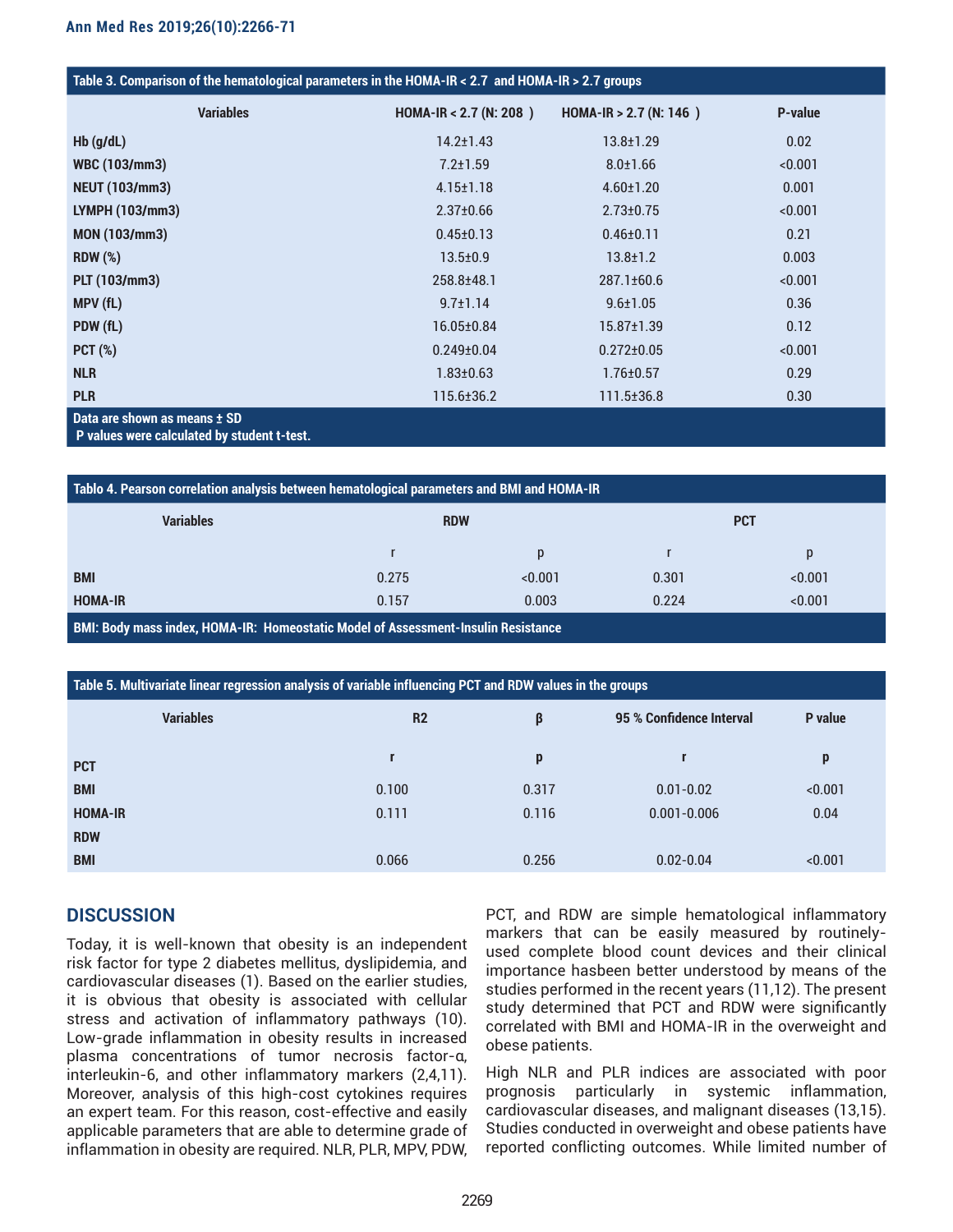studies has suggested a significant relationship between these parameters and obesity (16,17). İn the literature, there are many studies failing to determine such a significant relationship (17-20). In the present study, no significant relationship of these two parameters with BMI and HOMA-IR values was also determined. Therefore, it can be concluded that NLR and PLR are not efficient hematological markers for prediction of subclinical inflammation in obesity or insulin resistance.

Thrombocytes are not only involved in hemostasis but also regulate inflammatory processes. Secretion of inflammatory mediators is followed by enhanced thrombocyte activation. Change in production, activation, and function of thrombocytes results in change in thrombocyte indices such as MPV, PDW, and PCT (5,21,22). It has been reported that PCT in particular can be used as a prognostic biomarker for assessing the risk of acute coronary syndrome in cardiovascular diseases (23). Different results have been obtained in studies investigating the relationship of obesity with MPV and PDW. While some studies have determined a significant relationship and a positive correlation, the literature comprises also studies that have failed to determine such significant relationship (18,20,24,25). Moreover, studies have also demonstrated decreased MPV values in correlation with diet-associated weight loss or weight loss after bariatric surgery (26,27). In the present study, MPV and PDW values showed no statistically significant differences among the BMI groups or between the HOMA-IR groups.

Furuncuoğlu et al. evaluated the effects of hematological markers on obesity in the patients (n=223) grouped according to their BMI values and they found the PCT value to be  $0.21\pm0.04$  in the healthy group,  $0.25\pm0.07$  in the overweight group, 0.27±0.07 in the obese group, and 0.26 $\pm$ 0.05 in the morbid obese group (p<0.001) (20). In the present study with higher patient number, likewise, PCT was 0.233±0.03 in the normoweight subjects,  $0.255\pm0.05$  in the overweight patients,  $0.262\pm0.04$  in the class I obese patients, 0.268±0.04 in the class II obese patients, and 0.279±0.05 in the morbid obese patients (p<0.001). In addition, when the study participants were grouped according to the presence of insulin resistance, PCT value was significantly higher in the HOMA-IR ≥2.7 group (p<0.001). PCT also showed significantly positive correlations with BMI and HOMA-IR both in correlation analysis and in linear regression analysis.

Red cell distribution width, which is considered as an inflammatory marker in numerous diseases, is a hematological parameter associated with both anemia and inflammatory conditions and indicates differences in the size of red blood cells. Moreover, the relation of increased RDW value with poor prognosis in cardiovascular diseases has also been reported (28). Fujita et al. conducted a study in the adolescents and found the RDW value to be significantly higher in the overweight adolescent group (13.39±10) as compared with the normal-weight

adolescent group  $(13.07\pm0.09; p=0.015)$   $(29)$ . In another study conducted in children, RDW value was found to be significantly higher in the overweight children than in the normal-weight children (30). In many studies carried out in adult age group, not only RDW but also other inflammatory parameters, such as C-reactive protein and fibrinogen, were found to be significantly higher in obese group (28-32). In the present study, the mean RDW was 13.38±0.92 in the normoweight subjects, 13.43±1.00 in the overweight patients, 13.70±1.16 in the class I obese patients, 13.77±1.08 in the class II obese patients, and 14.13±1.23 in the class III obese patients (p<0.001). When the study participants were categorized according to the insulin resistance, RDW was determined to be significantly higher in the HOMA-IR  $\geq$ 2.7 group (p=0.003). Both the correlation analysis and the linear regression analysis revealed positive correlation of RDW with BMI and HOMA-IR.

The major limitation of the present study is its retrospective design using the data from a single center. Another limitation is the lack of comparison of hematological parameters with high-sensitive C-reactive protein and other inflammatory markers, which would predict the subclinical inflammation in overweight and obese subjects, as they are not routinely studied.

## **CONCLUSION**

Among the hematological inflammatory markers, RDW and PCT increase with increasing BMI and insulin resistance. RDW and PCT are simple and low-cost markers that are able to predict development of cardiovascular complications and other comorbidities in overweight and obese individuals. It can be suggested that instead of high-cost and not easily applicable proinflammatory cytokines, popularizing the use of these simple hematological markers would be more beneficial during routine outpatient controls of obese patients.

*Acknowledgement: The authors thank Dr. Rahmi Özdemir for his valuable efforts in the statistical analysis of the present study*

*Competing interests: The authors declare that they have no competing interest.* 

*Financial Disclosure: There are no financial supports Ethical approval: Ethics committee approval number; 2018-5/10, Date 28.03.2018 Place; Dumlupınar University* 

*Fatih Kuzu ORCID:0000-0002-7301-9226 Ismail Ertugrul ORCID:0000-0001-7699-090X*

## **REFERENCES**

- 1. An R, Ji M, Zhang S. Global warming and obesity: a systematic review. Obesity Reviews 2018;19:150-63.
- 2. Ferrante AW. Obesity-induced inflammation: a metabolic dialogue in the language of inflammation. J Int Med 2007;262:408–14.
- 3. Barazzoni R, Cappellari GG, Ragni M, et al. Insulin resistance in obesity: an overview of fundamental alterations. Eating and Weight Disorders-Studies on